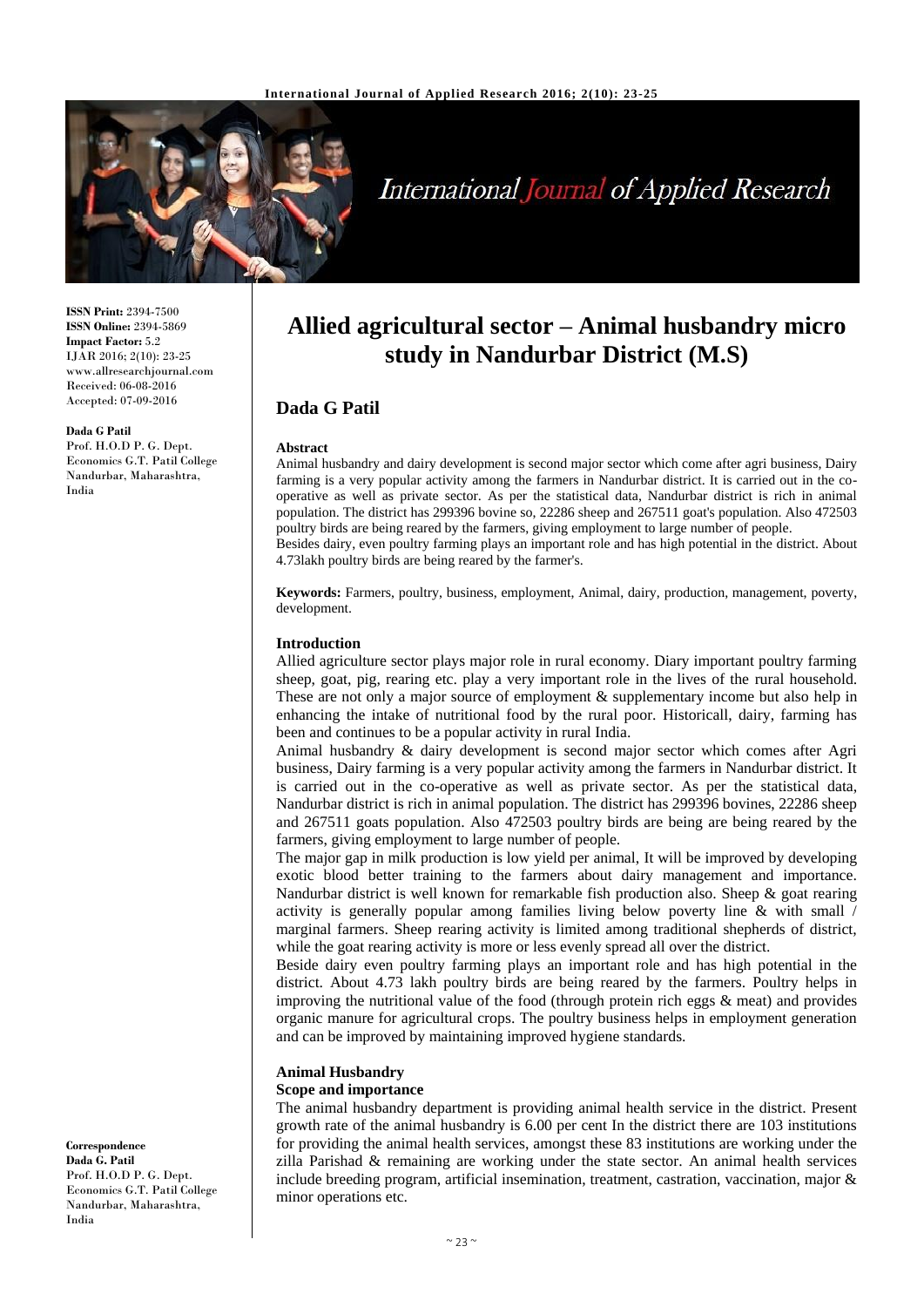Dairy farming, sheep, goat, pig, rearing, etc. play a very important role in the lives of the rural people.

These are not only a major source of employment and supplementary income but helps in enhancing the intake of nutritional food by the rural poor. Animal wealth in Nandurbar has increased manifold and the animal husbandry

practices have changed to a great extent following the introduction of newer technologies particularly for crossbreeding and up gradation of indigenous breeds. Animal husbandry is a one of the allied business of the agriculture in Nandurbar and there is great potential for animal husbandry.

|              | <b>Block</b> | <b>Milch</b> |           |          |                  | <b>Draught Animal</b> | <b>Sheep</b> | Goat           | <b>Poultry Birds</b> |        |                 |      |               |
|--------------|--------------|--------------|-----------|----------|------------------|-----------------------|--------------|----------------|----------------------|--------|-----------------|------|---------------|
| Sr. No.      |              | Cows         |           |          | <b>Buffaloes</b> |                       |              |                | N <sub>0</sub>       |        |                 |      | <b>Others</b> |
|              |              |              | <b>UP</b> | E        |                  | UP                    | E            | N <sub>0</sub> |                      | No     | <b>Backvard</b> | Farm |               |
|              | Nandurbar    | 1562         | 4076      | $\Omega$ | 7922             |                       | $\Omega$     | 25961          | 20247                | 47553  | 50372           |      | 5553          |
|              | Navapur      | 14383        | 835       | $\Omega$ | 378              | O                     | $\Omega$     | 40260          | 139                  | 37805  | 106388          |      | 809           |
|              | Akkalkuwa    | 8115         | 70        |          | 5100             |                       | $\Omega$     | 25436          |                      | 29696  | 51384           |      | 1240          |
|              | Shahada      | 16828        | 1512      | $\Omega$ | 8175             |                       | $\Omega$     | 27739          | 1900                 | 48912  | 62724           |      | 5590          |
|              | Taloda       | 1636         | 945       | $\Omega$ | 5195             |                       | $\Omega$     | 15744          |                      | 30077  | 62386           |      | 1955          |
| <sub>6</sub> | Akrani       | 7561         | 22        | $\theta$ | 3236             |                       | $\Omega$     | 46705          |                      | 73468  | 139249          |      | 955           |
|              | Total        | 80085        | 7460      | $\Omega$ | 30006            |                       | $\Omega$     | 181845         | 22286                | 267511 | 472503          |      | 16102         |

Source: Social and Economic Survey of In Nandurbar District

 $L =$ Local UP = Upgraded  $E =$ Exotic

#### **Poultry Development**

Eggs and meat are an important source of animal protein in human diet. Poultry farming in Nandurbar district mainly carried out as a backyard activity as well as commercial level production is stated in some parts of the district. The sector also provide employment to the rural masses. The fear of avian flu had taken a heavy toll of the industry all over the country. However, the revival has begun, and this activity provides scope for employment and income generation to the farmers in the district. In nandurbar district, the population of the poultry birds 4.73 lakh(as per 2007 census). There is potential for this activity in all the blocks particularly in akkalkuva and Akrani Tahsil as there is higher demand for deshi chicken in the market all round the year. Contract farming by companies like saguna and venkateshwara Hatcheries has started in a small way in some parts of the district. At present, there is no hatchery in the district and day- old chicks are made available from the hatcheries located in nearby districts of Nashik, jalgaon and Thane.

#### **Sheep, Goat, and Piggery Development**

Sheep and Goat rearing is a traditional activity in Nandurbar district, carried out mainly by small tribal farmers and landless laborers. The activity generates additional income for the farmers however, it is the main source of income of some tribal farmers from Akkalkuwa and Akrani tahsil. The

population of sheep and goats in the district, as per the Livestock census 2007, was 0.22 lakh and 2.67 lakh respectively.

#### **Dairy Development**

Dairy is one of the most important allied activities to agriculture, in the district and providing gainful employment to people in rural areas, it is also a major subsidiary occupation for small and marginal farmers and landless labors of the district provides continuous income with shortest gestation period. The estimated milk production in the district was 2.33 lakh lits for the year 2005-06. The per capita milk availability was 178.23 gms/ day against the state average of 169.05 gm 69.05gm and recommended level of 250 gms/day

In the district there are three milk federation viz. Nandurbar, Shahada, Taloda, have a network of 321 co-operative dairy societies for milk collection. The daily milk collection of the district is only 3161 lits.

The Department of Tribal Development,(Integrated Tribal Development Project Office)and District Rural Development Agency (DRDA) milch animals are supplied to the farmers in hilly areas on 100 per cent subsidy. But at present milk is not collected for want of milk collection routs. It is therefore necessary to develop milk collection routs in Navapur, Taloda and Dhadgaon talukas.

| Sr. No. | <b>Taluka</b> |      | Z.P. institutes | <b>Total</b> | <b>State Institutes</b> | <b>Total</b> |    |
|---------|---------------|------|-----------------|--------------|-------------------------|--------------|----|
|         |               | Gr I | Gr II           |              | Gr I                    | Gr II        |    |
|         | Nandurbar     |      | 10              | 19           |                         |              |    |
|         | Navapur       | 13   |                 | 20           |                         |              |    |
|         | Shahada       |      |                 | 12           |                         | 14           | 15 |
|         | Taloda        |      |                 |              |                         |              |    |
|         | Akkalkuwa     |      |                 | 13           |                         |              |    |
|         | Akrani        |      |                 | 12           |                         |              |    |
|         | Total         |      | 36              | 83           |                         |              | 19 |

**Table 2:** The veterinary Institutes serving to livestock in Nandurbar district.

Source: Social and Economic Survey of In Nandurbar District